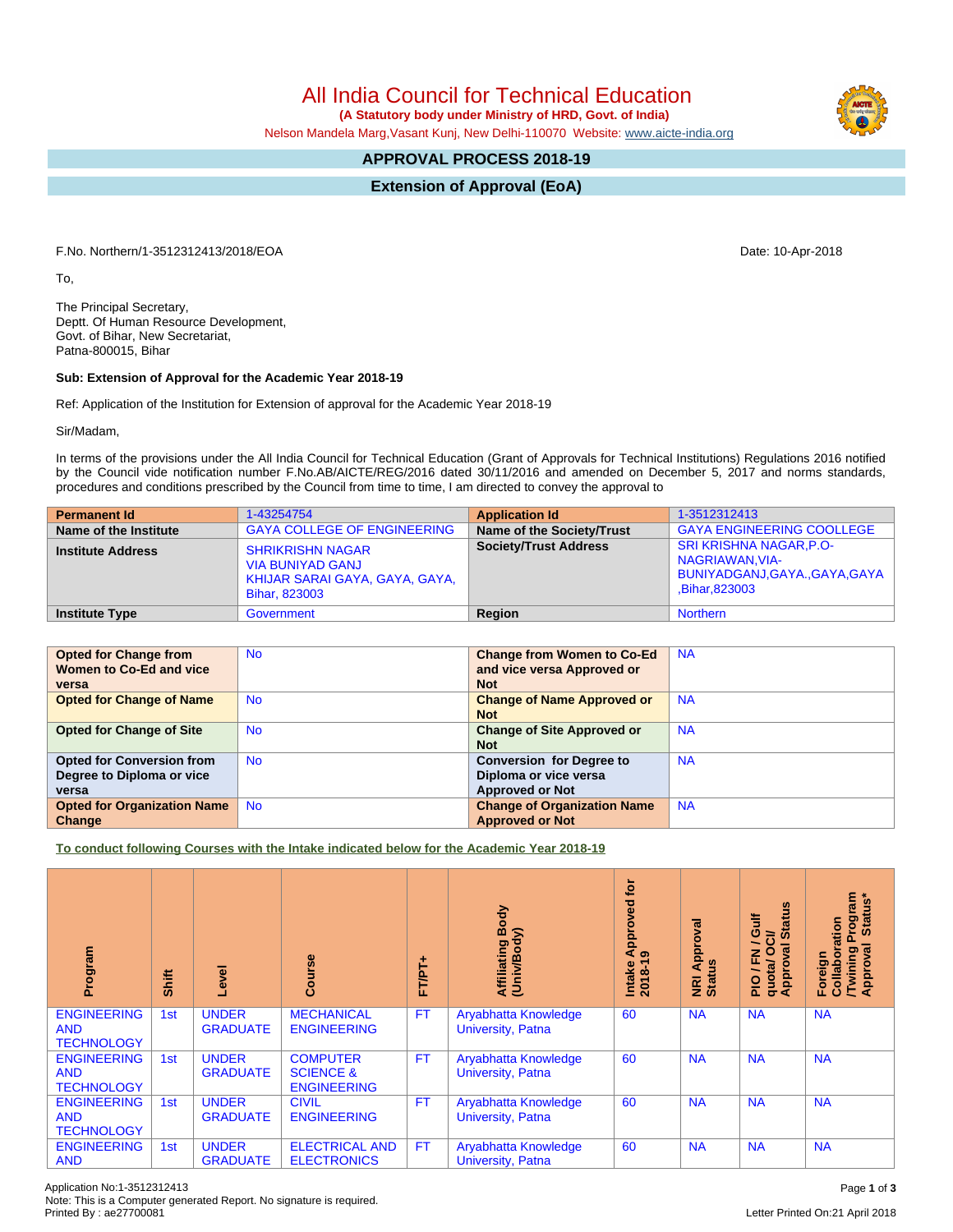| ⊤⊏≀<br>. . <del>. .</del>   |  |  |  |  |  |  |  |
|-----------------------------|--|--|--|--|--|--|--|
| E<br>Eull Time DT Dert Time |  |  |  |  |  |  |  |

+FT –Full Time,PT-Part Time

# Punitive Action against the Institute

## **Course(s) Applied for Closure by the Institute for the Academic Year 2018-19**

| Program                                               | <b>Shift</b>    | Level                           | <b>Course</b>                                                     | $FT/PT+$  | <b>Affiliating Body (Univ/Body)</b>          | <b>Course Closure</b><br><b>Status</b> |
|-------------------------------------------------------|-----------------|---------------------------------|-------------------------------------------------------------------|-----------|----------------------------------------------|----------------------------------------|
| <b>ENGINEERING</b><br><b>AND</b><br><b>TECHNOLOGY</b> | 1st             | <b>UNDER</b><br><b>GRADUATE</b> | <b>MECHANICAL</b><br><b>ENGINEERING</b>                           | <b>FT</b> | <b>Magadh University,</b><br><b>Bodhqaya</b> | Pending <sup>\$</sup>                  |
| <b>ENGINEERING</b><br><b>AND</b><br><b>TECHNOLOGY</b> | 1 <sub>st</sub> | <b>UNDER</b><br><b>GRADUATE</b> | <b>COMPUTER</b><br><b>SCEINCE &amp;</b><br><b>ENGINEERING</b>     | <b>FT</b> | <b>Magadh University,</b><br><b>Bodhqaya</b> | Pending <sup>\$</sup>                  |
| <b>ENGINEERING</b><br><b>AND</b><br><b>TECHNOLOGY</b> | 1 <sub>st</sub> | <b>UNDER</b><br><b>GRADUATE</b> | <b>CIVIL ENGINEERING</b>                                          | <b>FT</b> | <b>Magadh University,</b><br><b>Bodhqaya</b> | Pending <sup>\$</sup>                  |
| <b>ENGINEERING</b><br><b>AND</b><br><b>TECHNOLOGY</b> | 1 <sub>st</sub> | <b>UNDER</b><br><b>GRADUATE</b> | <b>ELECTRICAL AND</b><br><b>ELECTRONICS</b><br><b>ENGINEERING</b> | <b>FT</b> | <b>Magadh University,</b><br><b>Bodhgaya</b> | Pending <sup>\$</sup>                  |

+FT-Full Time,PT-Part Time

\$ Due to non-submission of NOC's from University / Board and / or State Government

| <b>Deficiencies Noted based on Self Disclosure</b>                 |                   |  |  |  |
|--------------------------------------------------------------------|-------------------|--|--|--|
| <b>Particulars</b>                                                 | <b>Deficiency</b> |  |  |  |
| <b>Other Details Deficiency</b>                                    |                   |  |  |  |
| List of faculty and data uploaded on the Institute web portal      | Yes               |  |  |  |
| <b>Other Facilities Deficiency</b>                                 |                   |  |  |  |
| Establishment of committee for SC/ST                               | Yes               |  |  |  |
| Implementing Food Safety and Standard Act, 2006 in the Institution | <b>Yes</b>        |  |  |  |
| Institution-Industry Cell                                          | Yes               |  |  |  |
| Applied membership-National Digital Library                        | Yes               |  |  |  |
| Online Grievance Rederssal Mechanism                               | <b>Yes</b>        |  |  |  |
| <b>Faculty Deficiency</b>                                          | <b>Yes</b>        |  |  |  |
| <b>Computational Facilities</b>                                    |                   |  |  |  |
| Legal Application S/W                                              | Yes               |  |  |  |
| PCs to Student ratio                                               | Yes               |  |  |  |
| Legal Application S/W-Applied Intake                               | Yes               |  |  |  |
| PCs to Student ratio-Applied Intake                                | Yes               |  |  |  |
| <b>Instructional Area- ENGINEERING AND TECHNOLOGY</b>              |                   |  |  |  |
| Laboratories-All                                                   | Yes               |  |  |  |

**\***Please refer Deficiency Report for details

**GAYA COLLEGE OF ENGINEERING** is hereby informed to submit the compliance of the deficiencies mentioned above to the Regional Office within a period of **6 months** from the date of issuance of this letter failing which the council shall initiate strict action as defined in Approval Process Handbook 2018-19 during the subsequent Academic Year.

In case of any differences in content in this Computer generated Extension of Approval Letter, the content/information as approved by the Executive Council / General Council as available on the record of AICTE shall be final and binding.

Strict compliance of Anti-Ragging Regulation: - Approval is subject to strict compliance of provisions made in AICTE Regulation notified vide F. No. 37-3/Legal/AICTE/2009 dated July 1, 2009 for Prevention and Prohibition of Ragging in Technical Institutions. In case Institution fails to take adequate steps to Prevent Ragging or fails to act in accordance with AICTE Regulation or fails to punish perpetrators or incidents of Ragging, it will be liable to take any action as defined under clause 9(4) of the said Regulation.

> **Prof. A.P Mittal Member Secretary, AICTE**